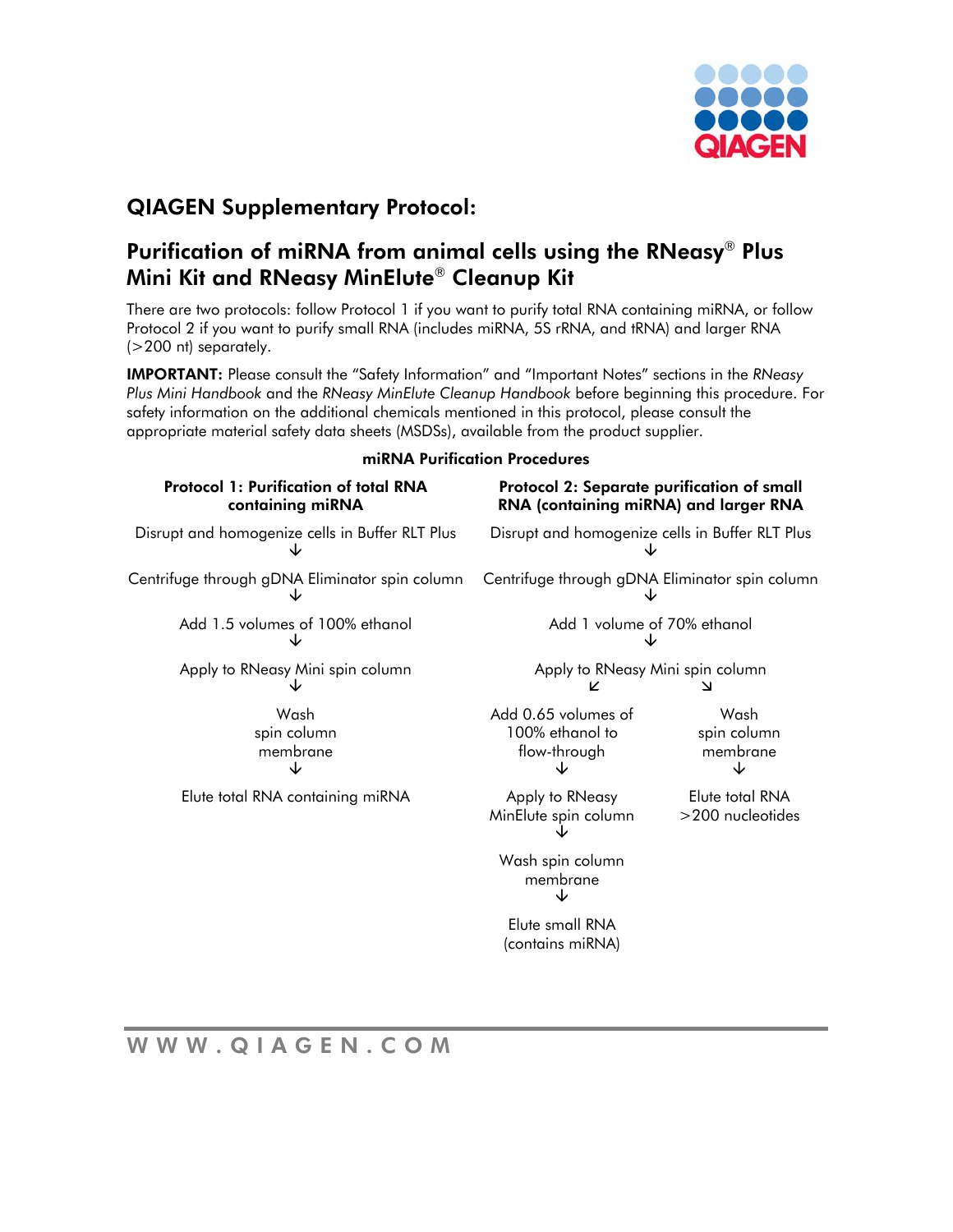# Protocol 1: Purification of total RNA containing miRNA from animal cells using the RNeasy Plus Mini Kit

### Equipment and reagents to be supplied by user

- RNeasy Plus Mini Kit (50) (cat. no. 74134)
- Ethanol  $(100\%)$

### Important points before starting

- $\blacksquare$  This protocol is for use with up to 5 x 10<sup>6</sup> cells.
- $\blacksquare$  All centrifugation steps are carried out at room temperature (15–25 $^{\circ}$ C).
- Read the handbook supplied with the RNeasy Plus Mini Kit.

### Things to do before starting

**Buffer RPE** is supplied as a concentrate. Before using for the first time, add 4 volumes of ethanol (96–100%), as indicated on the bottle, to obtain a working solution.

### Procedure

- 1. Add 350 μl Buffer RLT Plus to the sample, and disrupt and homogenize immediately. For details on disrupting and homogenizing samples, refer to the *RNeasy Plus Mini Handbook*.
- 2. Transfer the homogenate to a gDNA Eliminator spin column placed in a 2 ml collection tube. Centrifuge for 30 s at ≥8000 x *g* (≥10,000 rpm). Discard the column, and save the flow-through.

Note: If necessary, repeat the centrifugation until all liquid has passed through the membrane.

- 3. Add 1.5 volumes (usually 525  $\mu$ l) of 100% ethanol to the flow-through, and mix thoroughly by vortexing. Do not centrifuge. Proceed immediately to step 4.
- 4. Transfer 700 μl of the sample, including any precipitate that may have formed, to an RNeasy Mini spin column placed in a 2 ml collection tube. Close the lid gently, and centrifuge for 15 s at ≥8000 x *g* (≥10,000 rpm). Discard the flow-through.

Repeat step 4 until the whole sample has passed through the membrane. Discard the flowthrough each time.

5. Place the RNeasy Mini spin column in a new 2 ml collection tube. Add 500 μl Buffer RPE to the spin column. Close the lid gently, and centrifuge for 15 s at ≥8000 x *g* (≥10,000 rpm) to wash the spin column membrane. Discard the flow-through.

Note: Buffer RPE is supplied as a concentrate. Ensure that ethanol is added to Buffer RPE before use (see "Things to do before starting").

6. Add 500 μl Buffer RPE to the RNeasy Mini spin column. Close the lid gently, and centrifuge for 15 s at ≥8000 x *g* (≥10,000 rpm) to wash the spin column membrane. Discard the flow-through and the collection tube.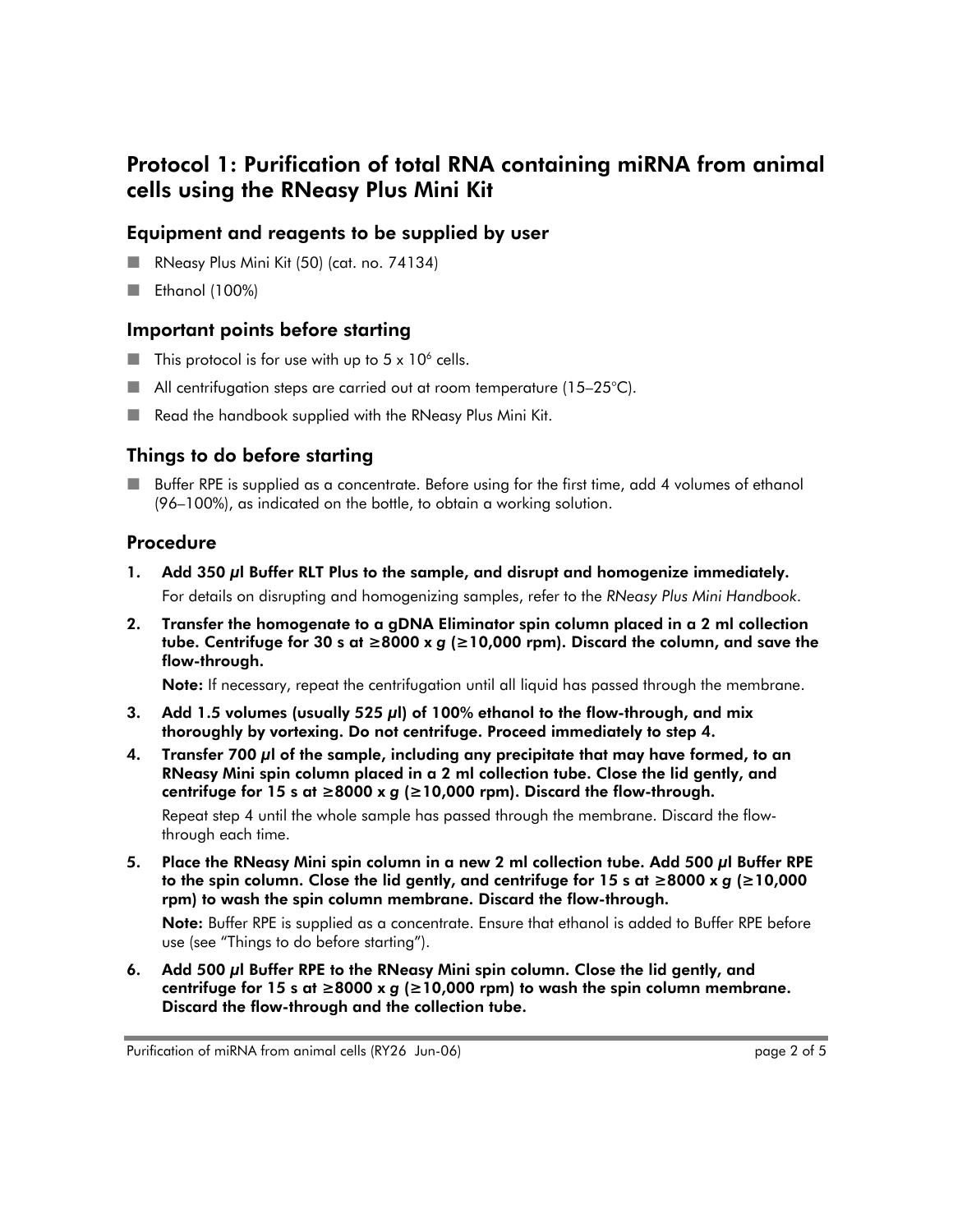- 7. Place the RNeasy Mini spin column in a new 2 ml collection tube. Close the lid, and centrifuge at full speed for 1 min.
- 8. Place the RNeasy Mini spin column in a 1.5 ml collection tube. Add 30–50 μl RNase-free water directly to the spin column membrane. Close the lid gently, and centrifuge for 1 min at ≥8000 x *g* (≥10,000 rpm) to elute the RNA (total RNA containing miRNA).

If the expected RNA yield is >30 μg, repeat step 8 with a second volume of RNase-free water. Elute into the same collection tube.

## Protocol 2: Separate purification of small RNA (containing miRNA) and larger RNA from animal cells using the RNeasy Plus Mini Kit and RNeasy MinElute Cleanup Kit

#### Equipment and reagents to be supplied by user

- RNeasy Plus Mini Kit (50) (cat. no. 74134)
- RNeasy MinElute Cleanup Kit (50) (cat. no. 74204)
- Ethanol (70%, 80%, and 100%)
- Collection tubes (2 ml and 1.5 ml) are supplied with both RNeasy Kits; if necessary, extra 2 ml collection tubes can be purchased separately (cat. no. 19201)

#### Important points before starting

- $\blacksquare$  This protocol is for use with up to 5 x 10<sup>6</sup> cells.
- $\blacksquare$  All centrifugation steps are carried out at room temperature (15–25°C).
- Read the handbooks supplied with the RNeasy Plus Mini Kit and the RNeasy MinElute Cleanup Kit.

### Things to do before starting

 Buffer RPE is supplied as a concentrate. Before using for the first time, add 4 volumes of ethanol (96–100%), as indicated on the bottle, to obtain a working solution.

### Procedure

#### Separating small RNA from total RNA using the RNeasy Plus Mini Kit

- 1. Add 350 μl Buffer RLT Plus to the sample, and disrupt and homogenize immediately. For details on disrupting and homogenizing samples, refer to the *RNeasy Plus Mini Handbook*.
- 2. Transfer the homogenate to a gDNA Eliminator spin column placed in a 2 ml collection tube. Centrifuge for 15 s at ≥8000 x *g* (≥10,000 rpm). Discard the column, and save the flow-through.

Note: If necessary, repeat the centrifugation until all liquid has passed through the membrane.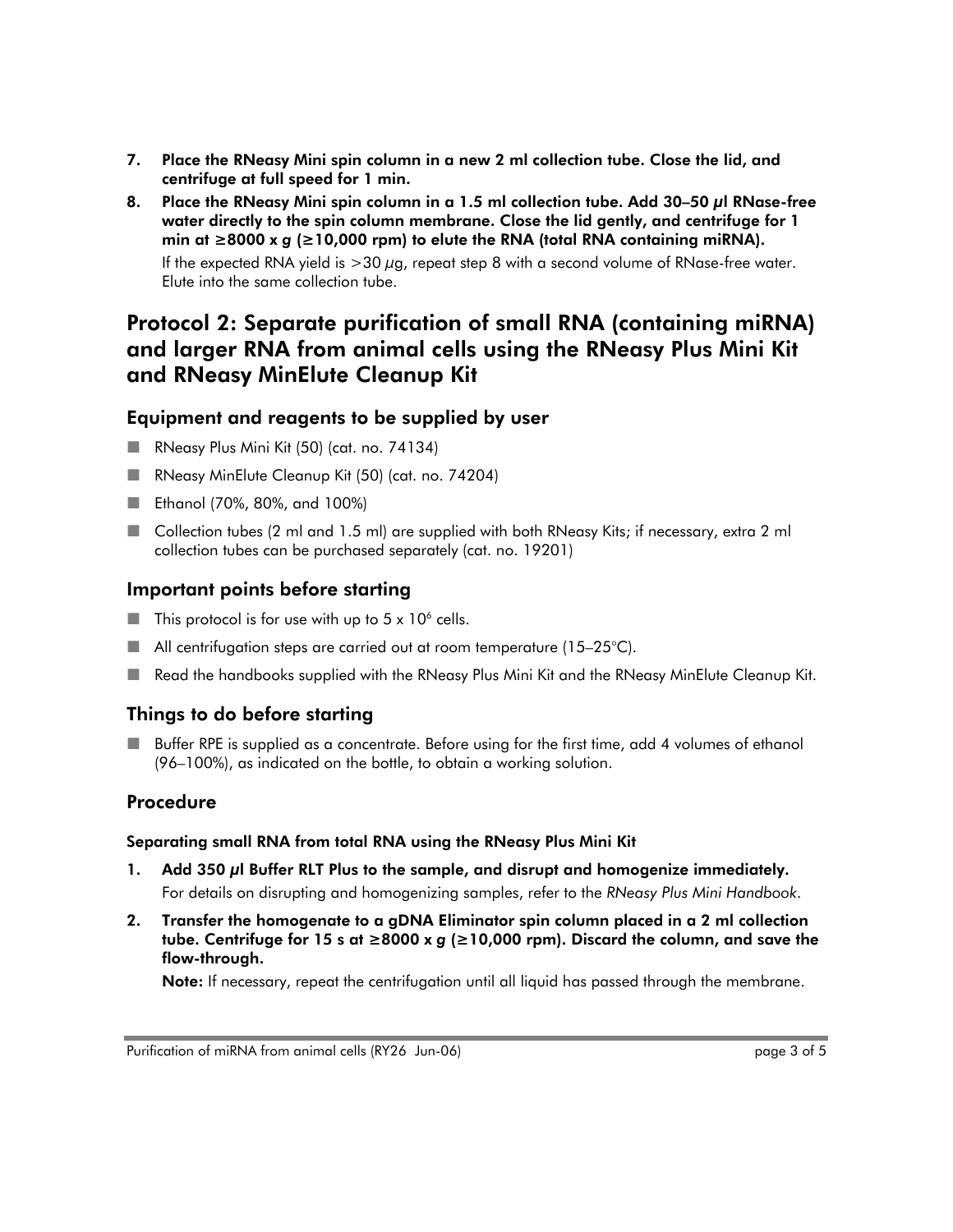- 3. Add 1 volume (usually 350 μl) of 70% ethanol, and mix thoroughly by vortexing. Do not centrifuge. Proceed immediately to step 4.
- 4. Transfer the sample, including any precipitate that may have formed, to an RNeasy Mini spin column placed in a 2 ml collection tube. Close the lid gently, and centrifuge for 15 s at ≥8000 x *g* (≥10,000 rpm).
- 5. If purifying small RNA (containing miRNA) only, discard the RNeasy Mini spin column and follow steps 6 to 12 only.

If purifying both small RNA (containing miRNA) and larger RNA (>200 nt), save the RNeasy Mini spin column for use in step 13 (the spin column can be stored at 4°C or at room temperature [15–25°C], but not for long periods). Follow steps 6 to 12 to purify small RNA, and then steps 13 to 17 to purify larger RNA.

Purifying small RNA (containing miRNA) using the RNeasy MinElute Cleanup Kit

- 6. Transfer the flow-through from step 4 (which contains miRNA) to a 2 ml reaction tube (not supplied).
- 7. Add 0.65 volumes (usually 455 μl) of 100% ethanol, and mix thoroughly by vortexing. Do not centrifuge. Proceed immediately to step 8.
- 8. Transfer 700 μl of the sample to an RNeasy MinElute spin column placed in a 2 ml collection tube. Close the lid gently, and centrifuge for 15 s at ≥8000 x *g* (≥10,000 rpm). Discard the flow-through.

Repeat step 8 until the whole sample has passed through the membrane. Discard the flowthrough each time.

9. Add 500 μl Buffer RPE to the RNeasy MinElute spin column. Close the lid gently, and centrifuge for 15 s at  $\geq$ 8000 x g ( $\geq$ 10,000 rpm). Discard the flow-through.

Note: Buffer RPE is supplied as a concentrate. Ensure that ethanol is added to Buffer RPE before use (see "Things to do before starting").

- 10. Add 500 μl of 80% ethanol to the RNeasy MinElute spin column. Close the lid gently, and centrifuge for 15 s at ≥8000 x *g* (≥10,000 rpm). Discard the flow-through and the collection tube.
- 11. Place the RNeasy MinElute spin column in a new 2 ml collection tube. Open the lid, and centrifuge for 1 min at ≥8000 x *g* (≥10,000 rpm).
- 12. Place the RNeasy MinElute spin column in a 1.5 ml collection tube. Add 14  $\mu$ l RNase-free water directly to the spin column membrane. Close the lid gently, and centrifuge for 1 min at ≥8000 x *g* (≥10,000 rpm) to elute the RNA (small RNA containing miRNA).

This RNA eluate is enriched in various RNAs of <200 nucleotides, including miRNA, 5S rRNA, and tRNA. For this reason, the miRNA yield cannot be quantified by OD measurement or fluorogenic assays. To determine yield, we recommend using quantitative, real-time RT-PCR assays specific for the type of small RNA under study. For example, to estimate miRNA yield, an assay directed against any miRNA known to be adequately expressed in the samples being processed may be used.